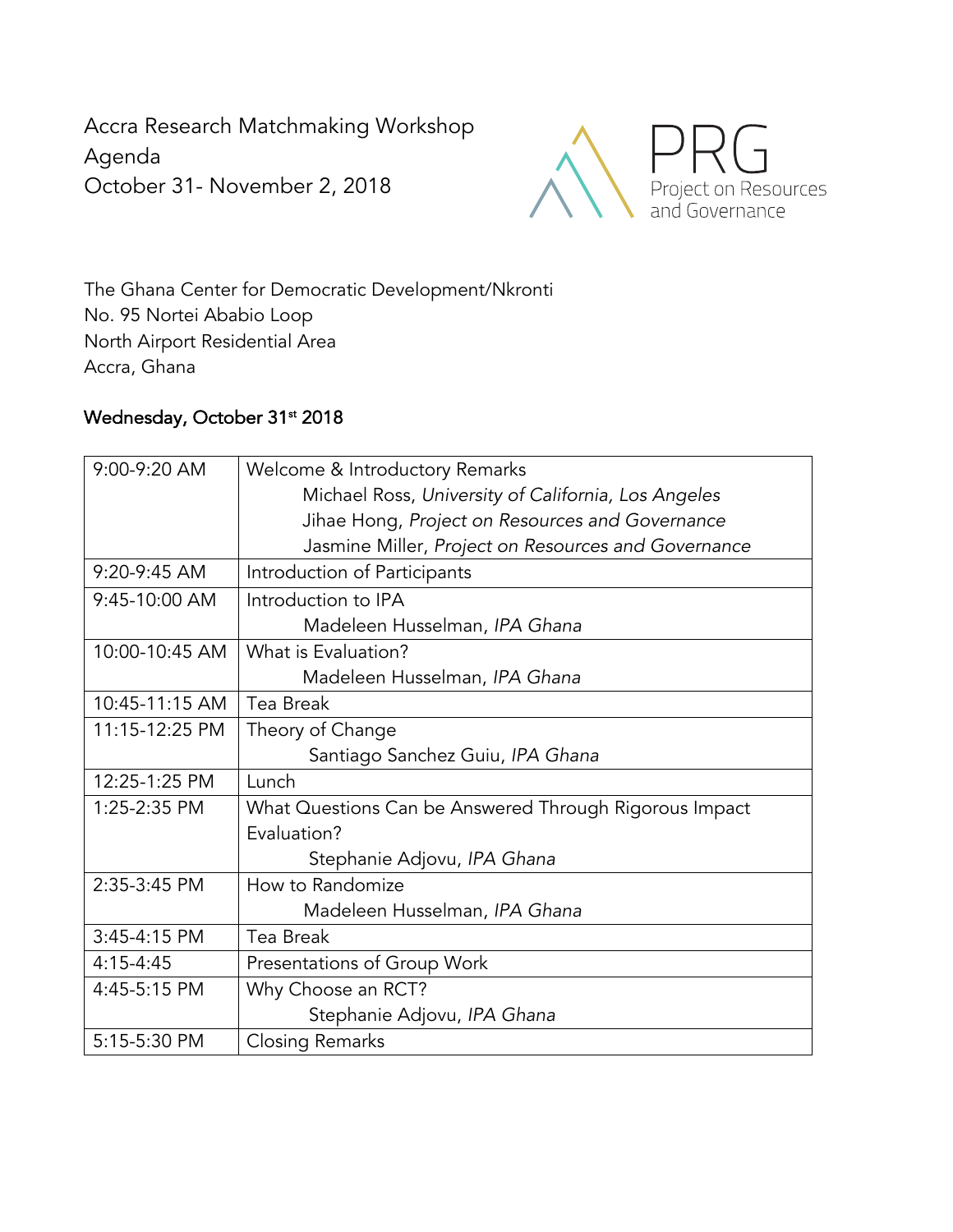## Thursday, November 1st 2018

| $9:00-9:15$ AM | Welcome & Introductory Remarks                           |
|----------------|----------------------------------------------------------|
|                | The Ghana Center for Democratic Development              |
|                | Michael Ross, University of California, Los Angeles      |
| 9:15-10:00 AM  | Keynote Speech by Dr. Ernest Aryeetey                    |
| 10:00-10:45 AM | Research Partnership Case Study                          |
|                | Madeleen Husselman, IPA Ghana                            |
|                | Jon Beaulieu, Sabre Education                            |
| 10:45-11:15 AM | Tea Break                                                |
| 11:15-12:00 PM | Introduction of Participants & Organizations             |
| 12:00-1:00 PM  | Lunch                                                    |
| 1:00-2:00 PM   | Breakout Session 1: What are the Program's Goals?        |
| 2:00-3:00 PM   | Major Questions and Existing Evidence                    |
|                | Graeme Blair, University of California, Los Angeles      |
| 3:00-3:30 PM   | Tea Break                                                |
| 3:30-4:30 PM   | Breakout Session 2: How Should the Program be Evaluated? |
| 5:00-8:30 PM   | Happy Hour and Group Dinner                              |

## Friday, November 2, 2018

| 9:00-9:30 AM     | Recap of Day 1                                           |
|------------------|----------------------------------------------------------|
|                  | Michael Ross, University of California, Los Angeles      |
|                  | Jihae Hong, Project on Resources and Governance          |
| 9:30-10:30 AM    | <b>Panel Discussion</b>                                  |
|                  | Tengi George-Ikoli, Nigeria Natural Resource Charter     |
|                  | Claude Kabemba, Southern Africa Resource Watch           |
|                  | Ibrahim Bangura, Open Society Initiative for West Africa |
|                  | Moderated by: Joseph Asunka, Hewlett Foundation          |
| 10:30-11:00 AM   | Tea Break                                                |
| 11:00-Noon       | Breakout Session 3: Refining the Research Design         |
| Noon-1:00 PM     | <b>Group Presentations</b>                               |
| 1:00 -2:00 PM    | Lunch                                                    |
| $2:00 - 3:00$ PM | Breakout Session 4: Closing Thoughts and Next Steps      |
| $3:00 - 3:30$ PM | Closing as a Group                                       |